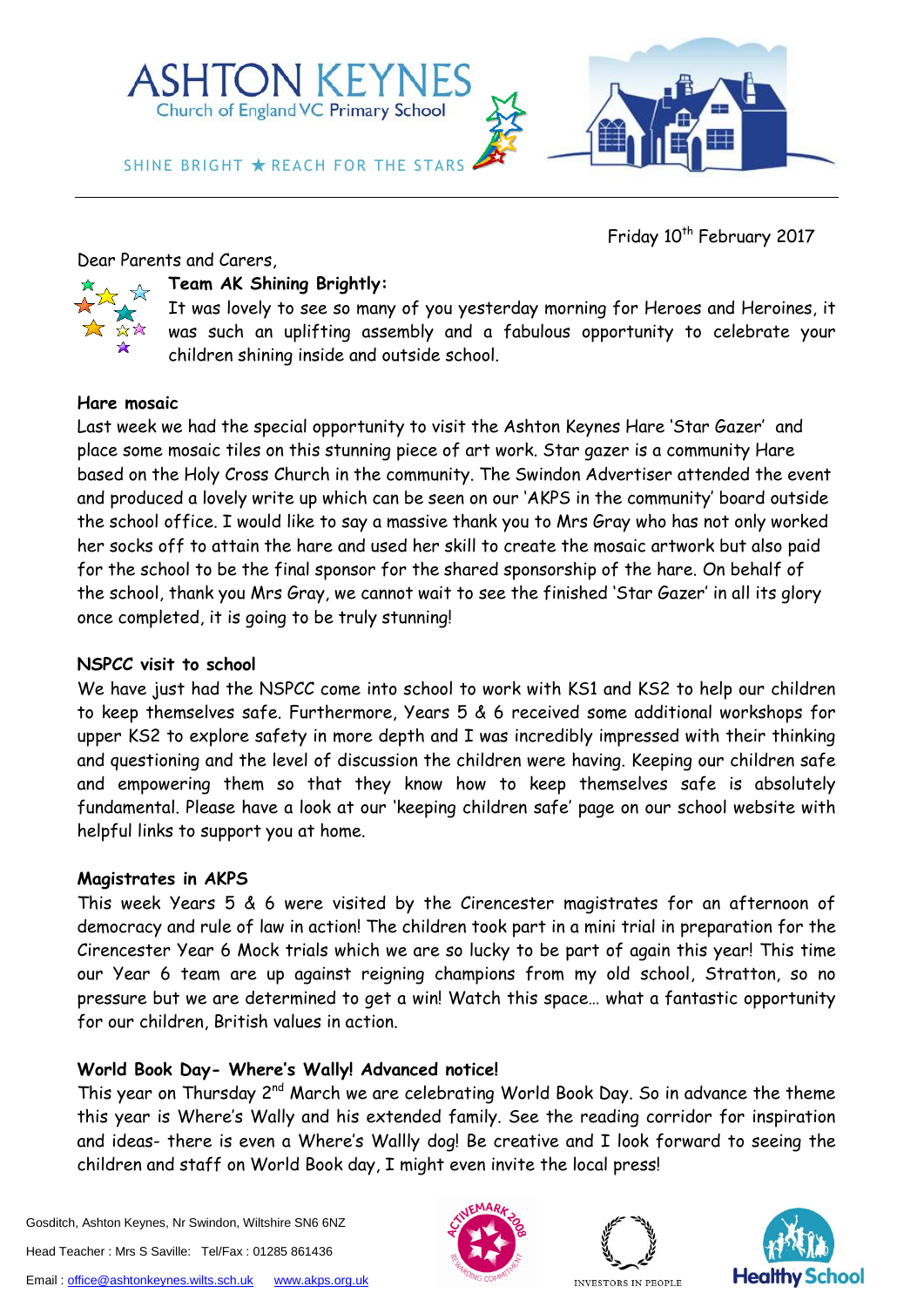

## **Window Wanderland- Please sign up and help us with this exciting community event!** Signing up to Window Wanderland [\(www.windowwanderland.com\)](http://www.windowanderland.com/) is very simple and takes about a minute. It's free to register and the printed map will have a symbol showing the approximate location of the window/garden/car/caravan, but not the address or names of people who live there. You will not be bombarded with emails afterwards.

The Facebook page has masses of photos to give you

inspiration <http://www.facebook.com/Window.Wanderland> and there's a book of photos on the window ledge you can browse in the Village Shop. Kathryn Gray is running two free workshops on Monday 13th February 10 - 12 and on Thursday 16th 10 - 12 in the Village Hall. Please reserve your places by signing up in the Village Shop. The sign-up sheets are on the window ledge. You can also drop in to pick up free materials (black sugar paper and tissue paper, as well as translucent white paper you can use to cover a window with and draw onto or stick tissue paper onto).

Taking part doesn't require much effort at all - a bit of cutting and sticking over half-term and I know your children will be able to create something amazing for your window, for a neighbour, and for grandparents if they are local. And if you don't live in the village, team up with another family to make a window at their house. The event is over two evenings so even if you're off at gymnastics on Friday evening, there's still Saturday to enjoy it.

## **Canvases around school- please have a look and more images for sale in March!**

Thank you for your lovely feedback about the canvases, the staff and children are really enjoying them and visitors to the school have also been impressed by them. These are just a few of the collection. All will be able to see during the parent evenings on Tuesday 14<sup>th</sup> March and Thursday  $16<sup>th</sup>$  March. Mrs Campbell and I will be in the hall showing the photos and providing you with the chance to order a digital copy of your selected images for £4 per copy or £10 for 3 images. The money raised will go back to the school to help pay for the shoot and canvases. Order forms will be available on the evening so come with some cash/cheque and your email address so we can send the high quality version of the images directly to you.

Please note: As the shoot was a totally natural event and not contrived, we cannot guarantee every child was captured in the images. Also any children who cannot be photographed for public sharing will not be included in the photos available.

## **Request from Class R- helpers to hear readers**

Please can anybody spare any time to hear readers in Class R? We are looking for regular volunteers. Please contact Mrs Crowley/ Mrs Serle to confirm your interest. Thank you very much, this will really benefit our children.

Gosditch, Ashton Keynes, Nr Swindon, Wiltshire SN6 6NZ Head Teacher : Mrs S Saville: Tel/Fax : 01285 861436 Email[: office@ashtonkeynes.wilts.sch.uk](mailto:office@ashtonkeynes.wilts.sch.uk) [www.akps.org.uk](http://www.akps.org.uk/)





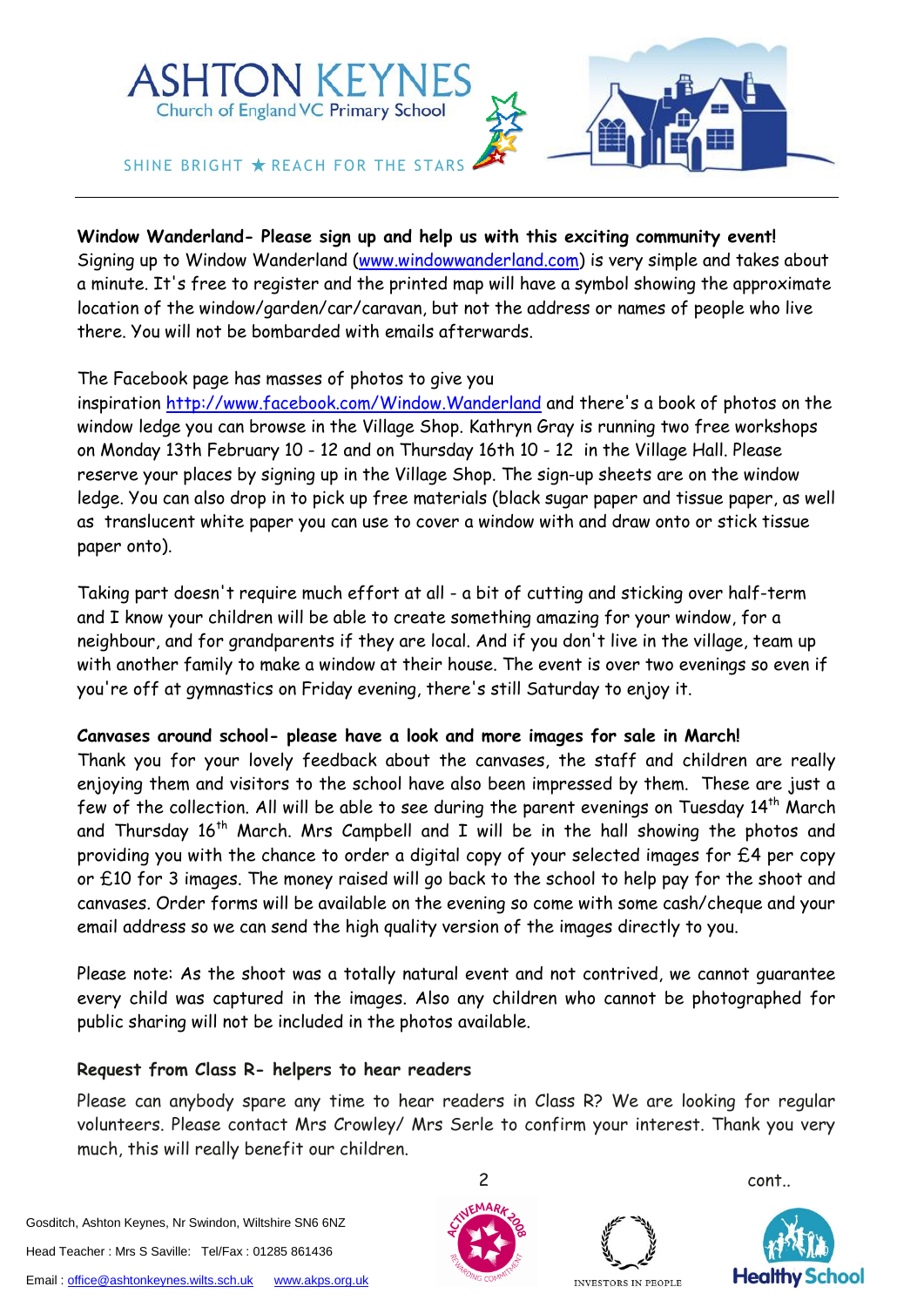

### **500 Words Story Writing Competition with the BBC- please sign up!**

The BBC '500 words' story competition is now open and I know many children entered last year and many are keen to enter again. I am also delighted to inform you that Mrs Campbell, our Teaching Assistant in Year 6 has for a second year running been accepted as a judge. Well done to Mrs Campbell and good luck to all who enter. Please bring in your entries and we will proudly display them in school.

#### **Well done to the winners of the popcorn makers from the hot dinners draw!**

Congratulations to Rosie Bell and Lottie Cook who were drawn by the parents in assembly yesterday morning to win a popcorn maker each as a result of having hot dinners at school. We are actively encouraging our children to take up hot meals at school. Today I had vegetarian fajitas for lunch and they were delicious. If your child hasn't tried hot dinners yet, I really do recommend you give them a try.

#### **School Improvement Plan mid-year review**

I have updated the School Improvement Plan display in the hall to show what we have achieved at the mid-year point. The full School Improvement Plan is a live comprehensive document actively updated by all school leaders. We are on track for all areas.

#### **Challenge Partner review**

Last week we welcomed our visitors from the Challenge Partner review team. This enabled us to celebrate our successes and for our children and staff to shine. The reason behind being part of this privately organised initiative is to challenge our school to be the best we can be. We picked up some excellent development points which we are already reflecting on and putting into action, which is the challenge part and something we embrace. Improvement is exciting, we want to provide the best we can for all of our pupils.

#### **Attendance- every minute counts**

Please be reminded that the attendance target for your child is 97%. We fully understand that from time to time children are ill but every minute in school counts and we want your children to make the best progress possible and in order for this to happen, they need to be in school. I would like to point out that each day is made up of 2 sessions so 5 days off school is 10 sessions not 5. In March you will have your child's attendance on your mid-year report. If you would like your child's attendance before this please ask Miss Perring. If we are concerned about attendance, we will be phoning you to discuss as we need to ensure children access as much school as possible, ideally 100% but at a minimum 97% (which include**s** illness). We look





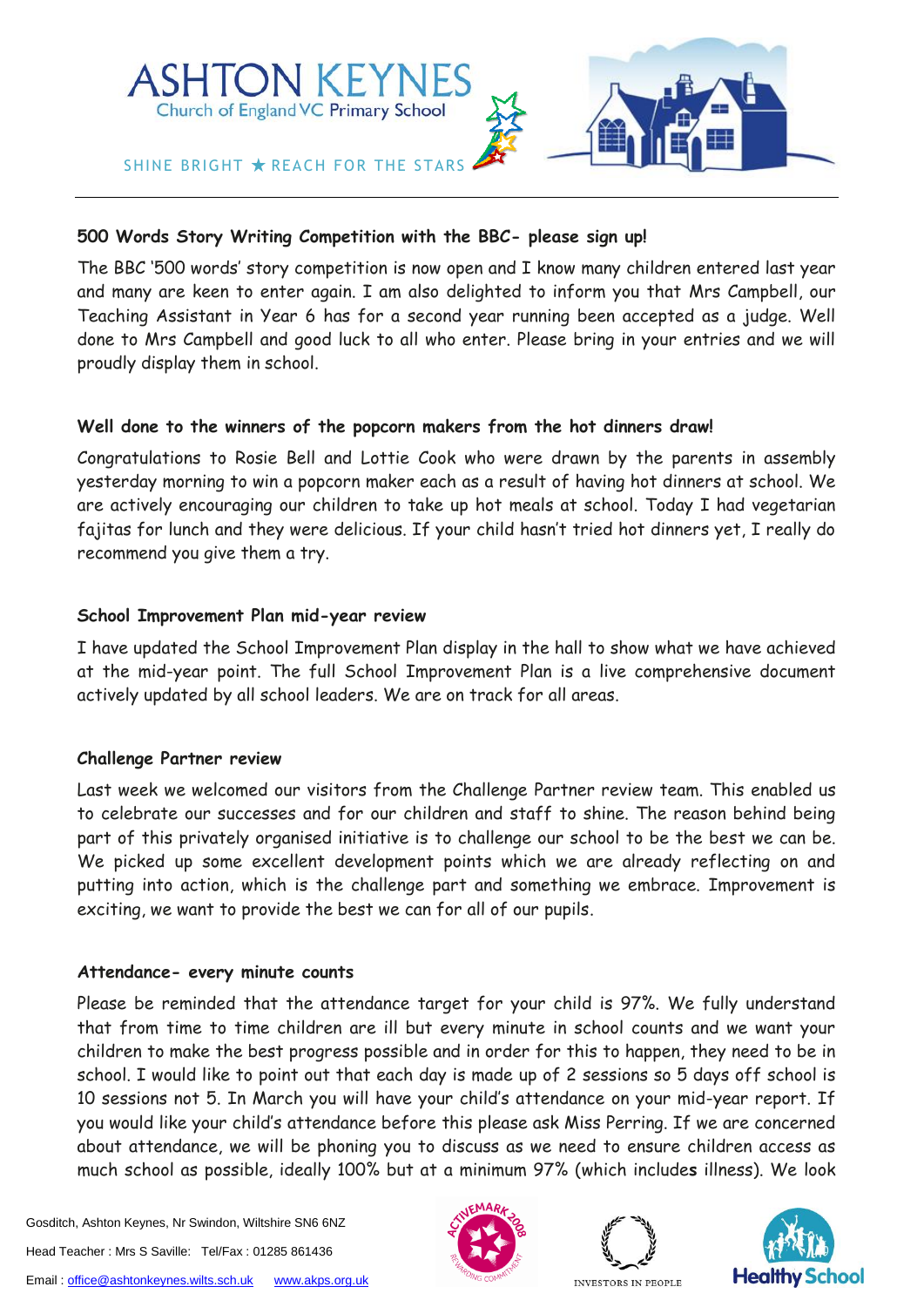

forward to issuing our 100% merits at Easter for terms 3 and 4 and then again in the Summer. Thank you for your support, the full attendance policy is on our website.

## **Exciting announcement- RIAT (Royal International Air Tattoo) 2017- we are in!**

We are extremely excited to announce that our application for tickets to the air show on Friday 14<sup>th</sup> July has been successful. This year we are lucky enough to be able to take all 4 KS2 classes, Year 3-6. There will be a letter nearer the time but the admission tickets are free but will rely on a voluntary contribution of £6 per child from parents for the coach transport. The school are not in a position to be able to pay for the transport for this event. FOAKS have funded the transport for the whole school pantomime trip at Christmas but cannot fund this event. We are very excited to be able to visit the Air Tattoo again, last year was truly brilliant and we received excellent feedback from children, staff and parents. We are in for a treat!

## **Funding for our school- we need your help**

You may already be aware but all schools face to lose money in coming years due to Government cuts and our wonderful school will be affected by this. We do the very best to offer all that we do for our children but with significant cuts in the future, this will make things difficult for us. I urge you to sign the petition on

## <https://consult.education.gov.uk/funding-policy-unit/schools-national-funding-formula2/>

… in support of our school and other schools across the country. The staff and Governors will also be signing this petition. All school in our cluster are urging their parents to do the same.

I wish you all a happy and relaxing half term and my staff and I look forward to welcoming you all back at 8.45am on Monday 20<sup>th</sup> February for another fabulous term at Team AK, With my kindest regards,

## S.L.Saville

Mrs. Saville Head teacher

| Please always check the calendar on our website www.akps.org.uk for dates. |  |  |  |
|----------------------------------------------------------------------------|--|--|--|
|----------------------------------------------------------------------------|--|--|--|

| Date                   | Event                                                                                                                              |  |
|------------------------|------------------------------------------------------------------------------------------------------------------------------------|--|
| Monday 20th February   | 8.45am School reopens for Term 4                                                                                                   |  |
| Thursday 23rd February | Deaf Awareness Roadshow coming to school (details came out via parentmail)                                                         |  |
|                        | Friday 24 <sup>th</sup> and Saturday 25 <sup>th</sup>   Ashton Keynes community project, lottery funded and led by school starting |  |
|                        | February 5.30pm onwards at 5.30pm from outside school on the Friday night. A great way of getting                                  |  |
|                        | meeting on the Friday outside   out in the community visit wwww.windowwanderland.com and get signed up or                          |  |
| the school.            | visit the face book Window Wanderland to find Ashton Keynes. More                                                                  |  |
|                        | information to follow and in the village newsletter.                                                                               |  |

Gosditch, Ashton Keynes, Nr Swindon, Wiltshire SN6 6NZ Head Teacher : Mrs S Saville: Tel/Fax : 01285 861436